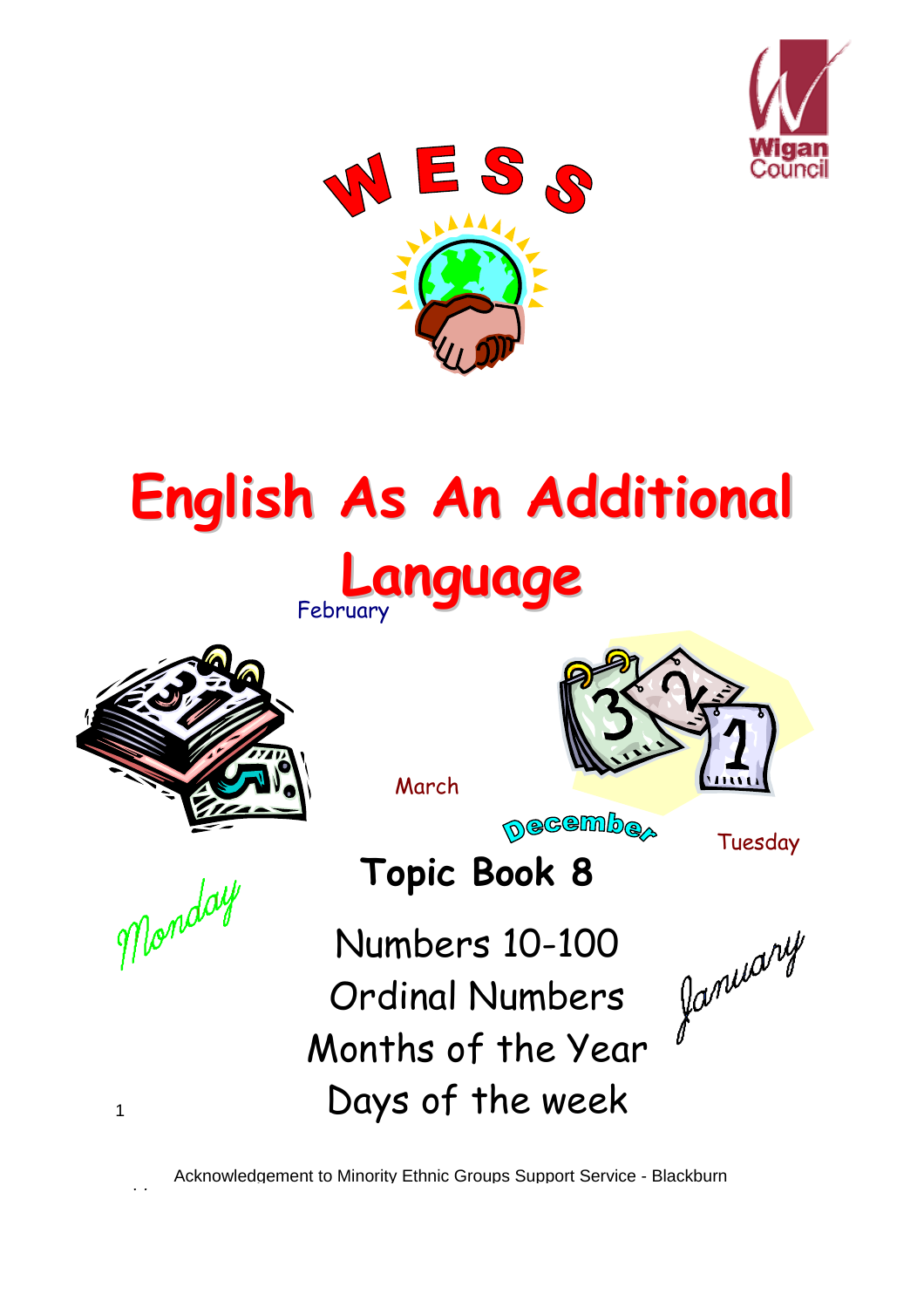Match the words with the numbers. Put them on the second line.

| 11     | 11 | eleven |
|--------|----|--------|
| 12     |    |        |
| 13     |    |        |
| 14     |    |        |
| 15     |    |        |
| 16     |    |        |
| $17\,$ |    |        |
| 18     |    |        |
| 19     |    |        |
| 20     |    |        |

|          | twelve   | eleven    |
|----------|----------|-----------|
| sixteen  | twenty   | fourteen  |
| eighteen | thirteen | seventeen |
|          | nineteen | fifteen   |

Write the correct word next to the number.

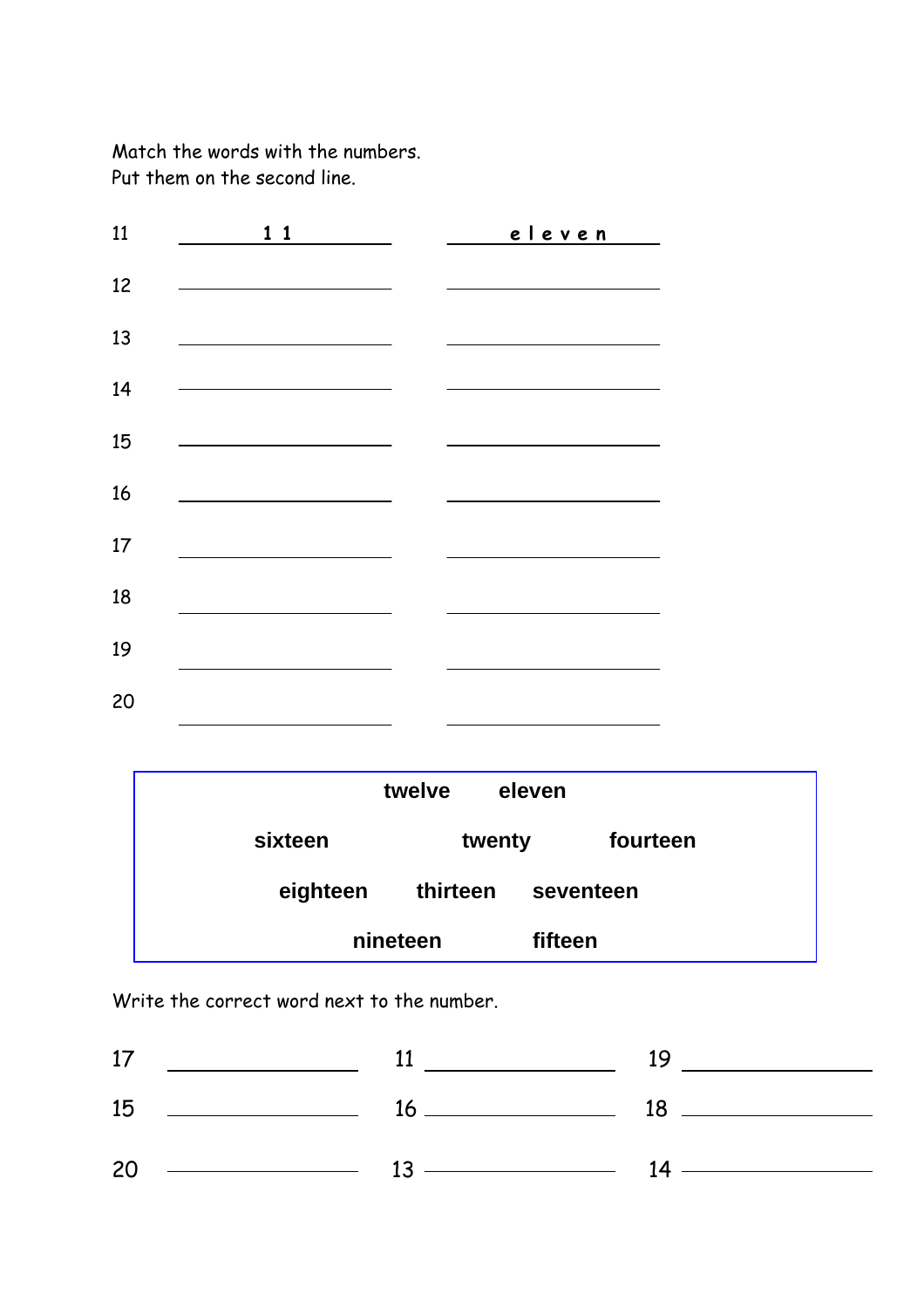

Write the correct word next to the number.

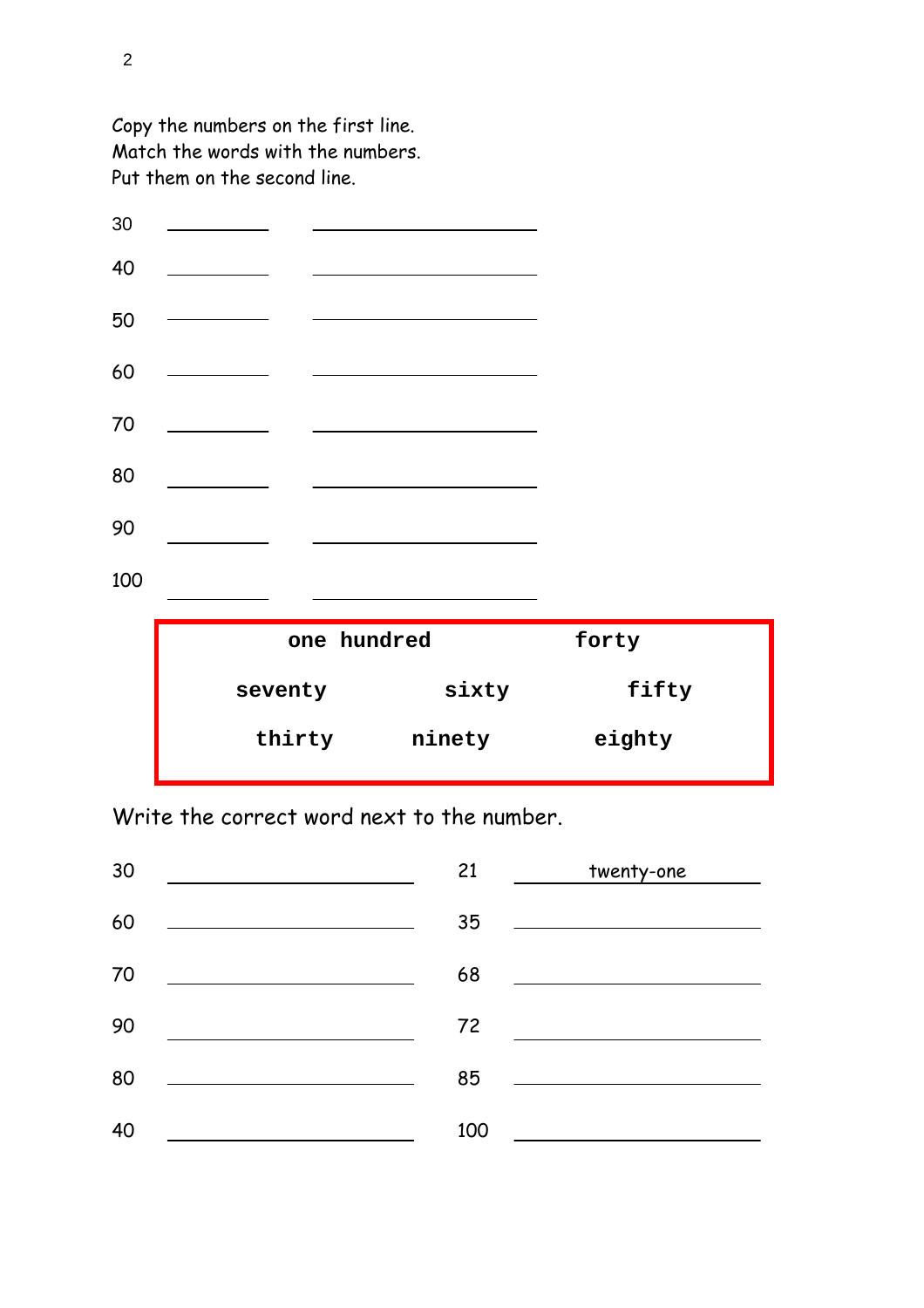Colour the first cup blue. Colour the second cup red. Colour the third cup green. Colour the fourth cup yellow. Colour the fifth cup brown.

# D D D D D

### Answer the questions.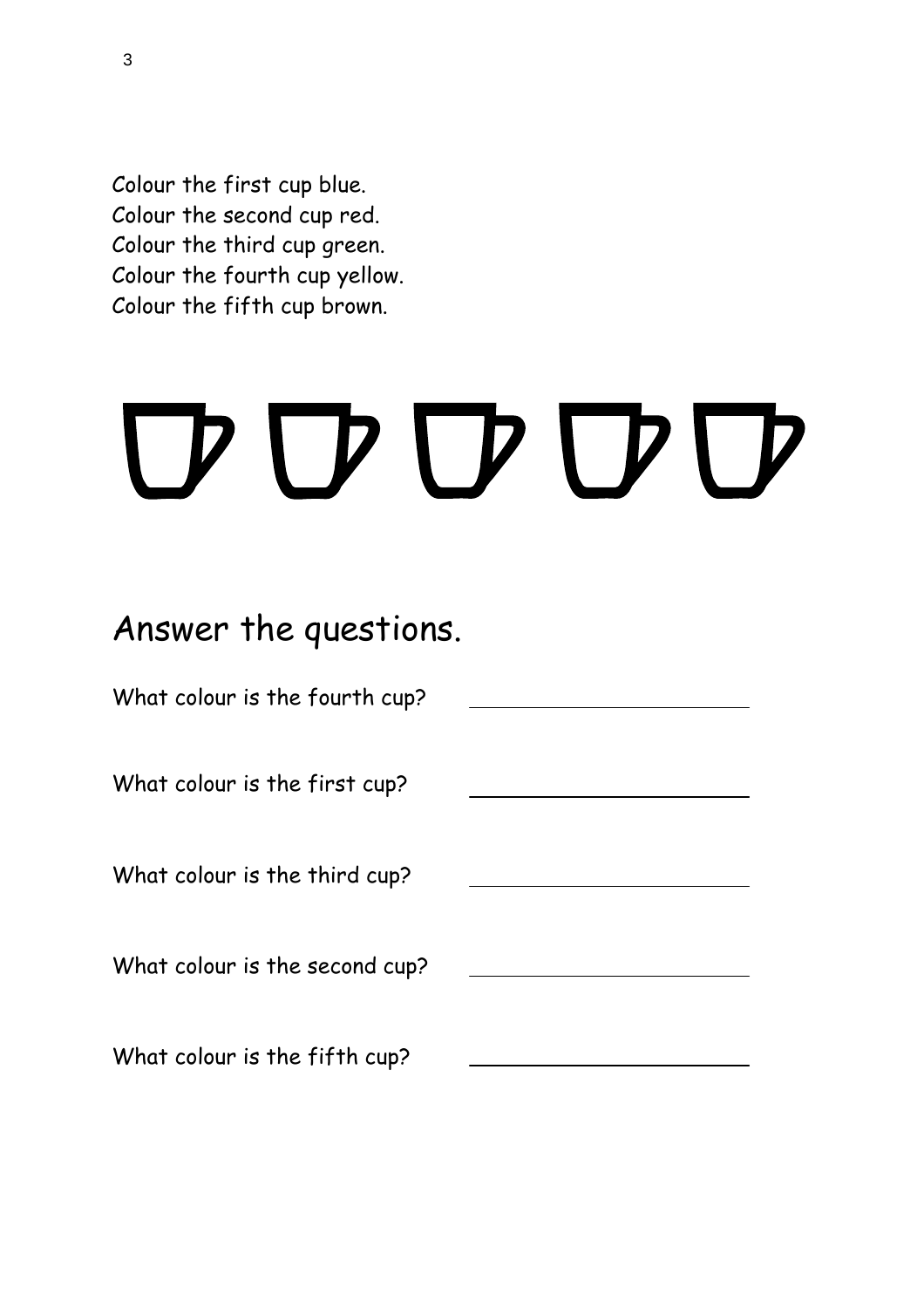| 1st    |       |        |
|--------|-------|--------|
| 2nd    |       |        |
| 3rd    |       |        |
| 4th    |       |        |
| 5th    |       |        |
|        |       |        |
| second |       | fourth |
| third  | first | fifth  |

Write the number next to these words.

| first  |  |
|--------|--|
| second |  |
| third  |  |
| fourth |  |
| fifth  |  |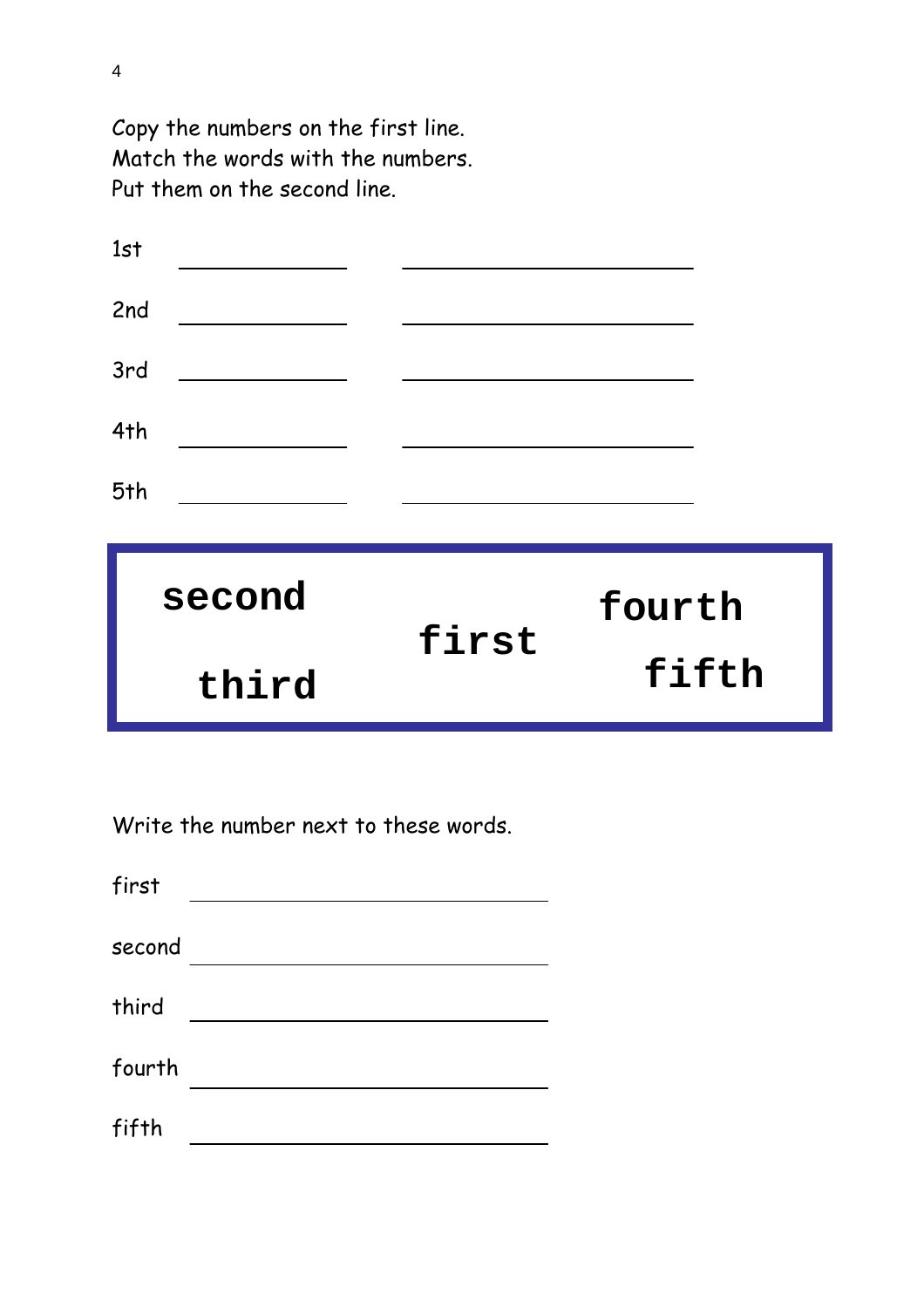

#### Look at the pictures, complete the sentences.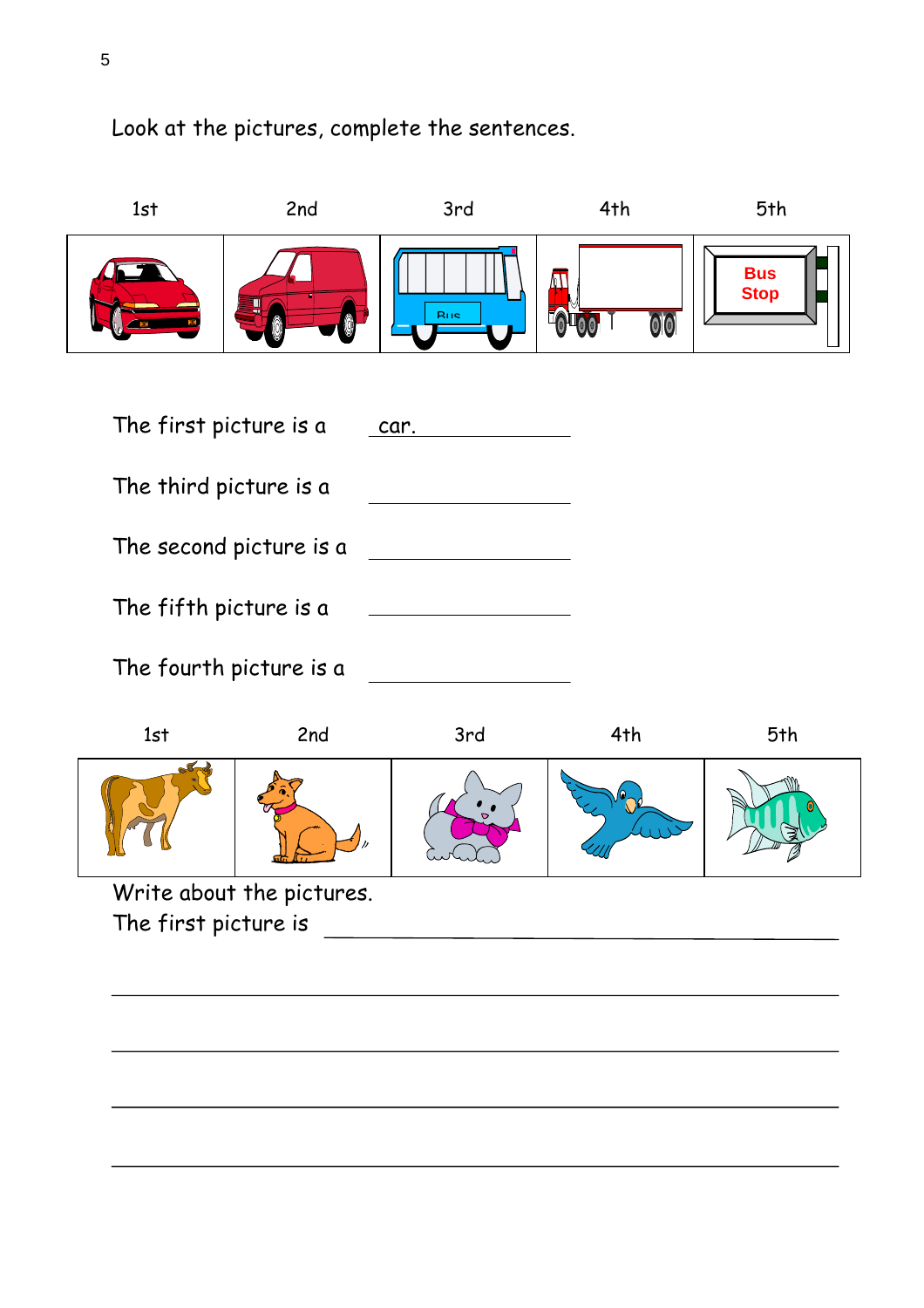Colour the first dog brown. Colour the fifth car green. Colour the seventh van red. Colour the third dog black. Colour the eighth van orange. Colour the sixth fish yellow. Colour the tenth fish purple. Colour the ninth car blue. Colour the twelfth van pink. Colour the eleventh car white.







Write about the pictures.

The first dog is The third dog is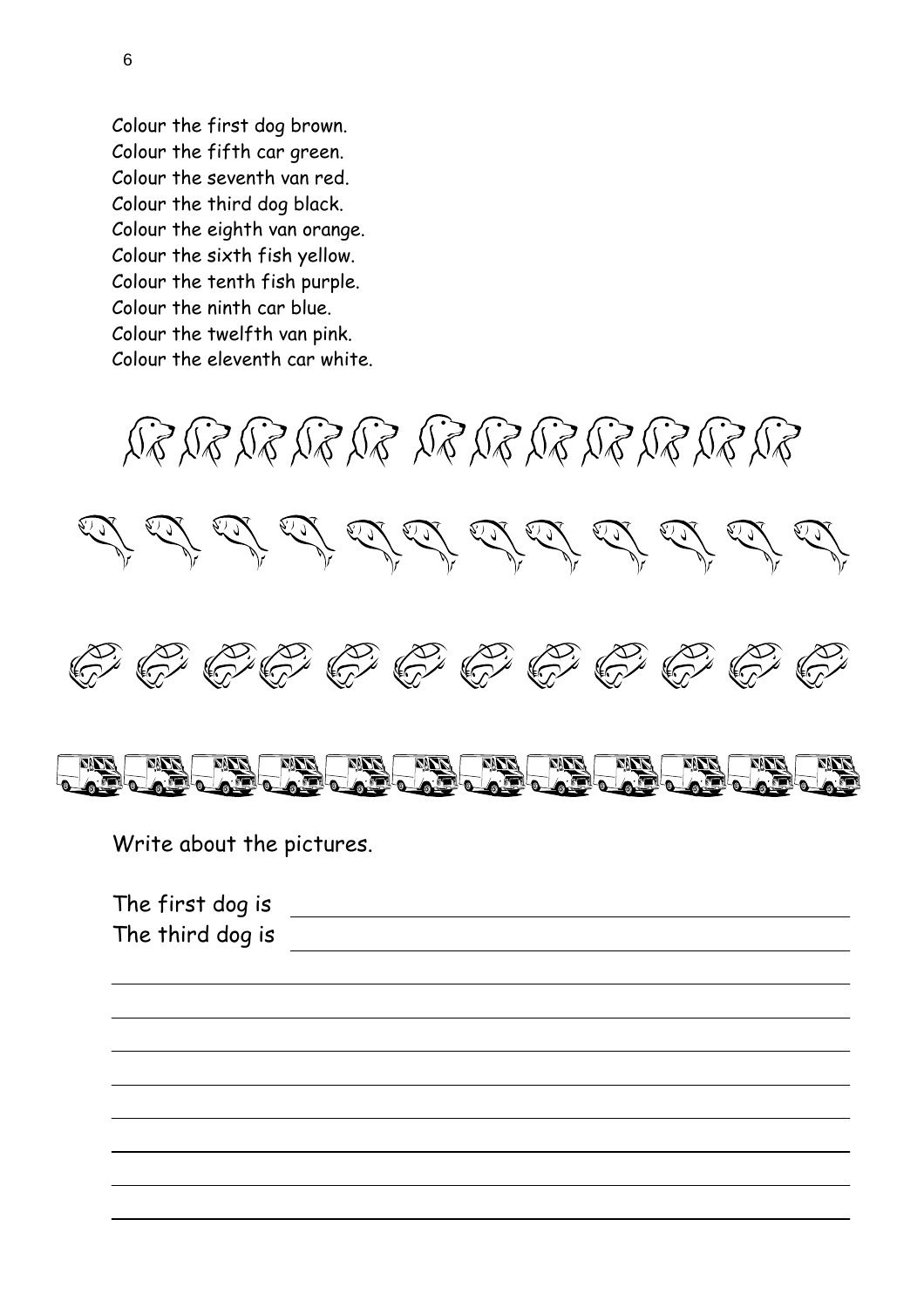|                                       | <u> 1989 - Johann John Stein, markin fan de Amerikaansk kommunister (</u> |                                                     |
|---------------------------------------|---------------------------------------------------------------------------|-----------------------------------------------------|
| 7th                                   |                                                                           |                                                     |
|                                       |                                                                           |                                                     |
|                                       |                                                                           |                                                     |
|                                       |                                                                           |                                                     |
|                                       |                                                                           |                                                     |
|                                       |                                                                           |                                                     |
|                                       |                                                                           |                                                     |
| tenth                                 | sixth                                                                     | eleventh                                            |
|                                       | eighth                                                                    | ninth                                               |
| twelfth                               |                                                                           | seventh                                             |
| Write the number next to these words. |                                                                           |                                                     |
| sixth                                 | tenth                                                                     | <u> 1980 - Johann Barbara, martxa alemaniar a</u>   |
| seventh ________________              | eleventh                                                                  | <u> 1990 - Johann Barbara, martxa eta politikar</u> |

ninth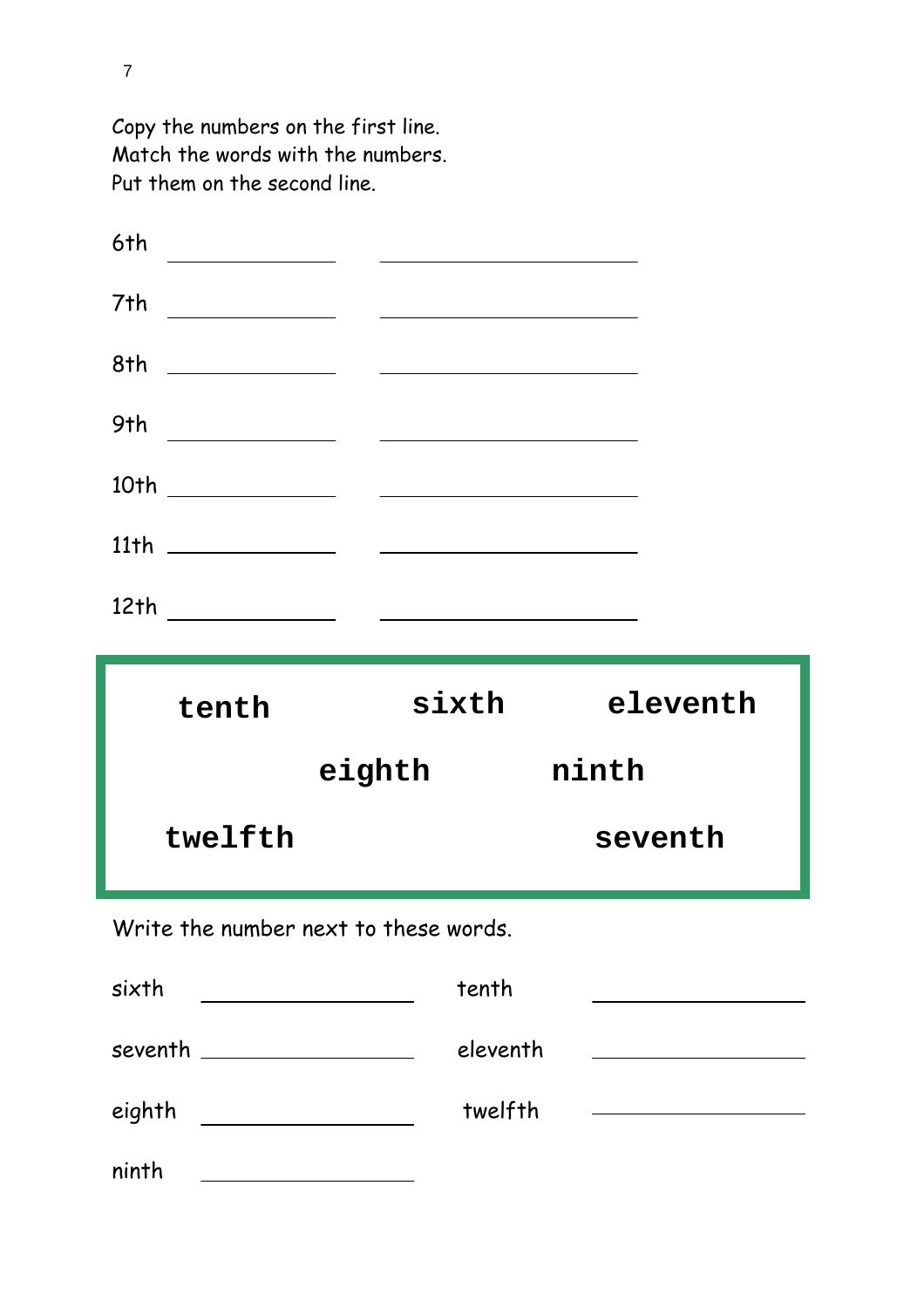Copy the words under the correct pictures.



Write sentences about the pictures.

The first tool is a hammer. The second tool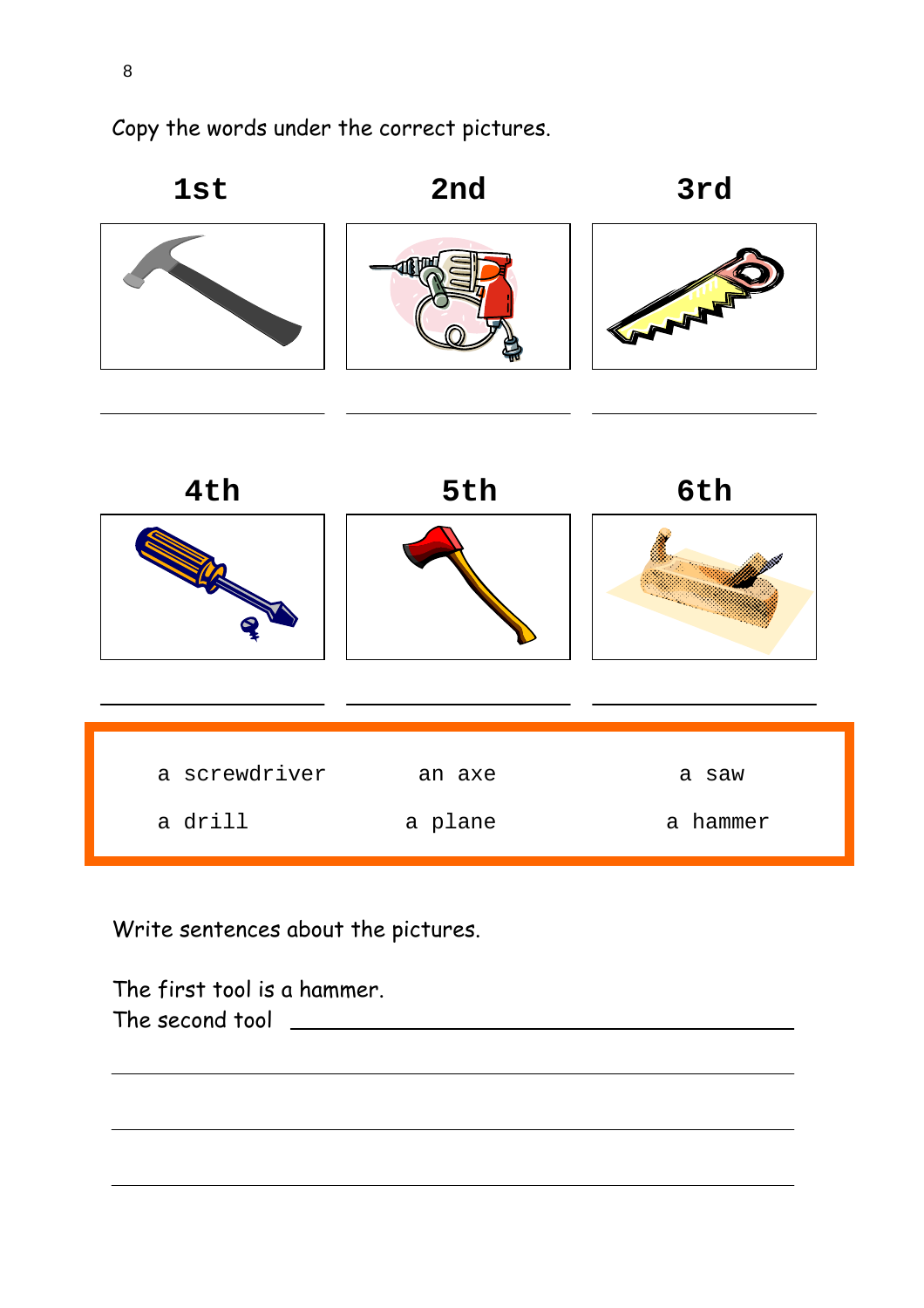Underline the second axe. Draw a ring around the fifth hammer. Underline the seventh axe. Underline the sixth drill. Underline the ninth hammer. Draw a ring around the tenth drill. Draw a ring around the twelfth axe.



| Which hammer has a ring around it? |  |
|------------------------------------|--|
| Which axe is underlined?           |  |
| Which drill is underlined?         |  |
| Which drill has a ring around it?  |  |
| Which axe has a ring around it?    |  |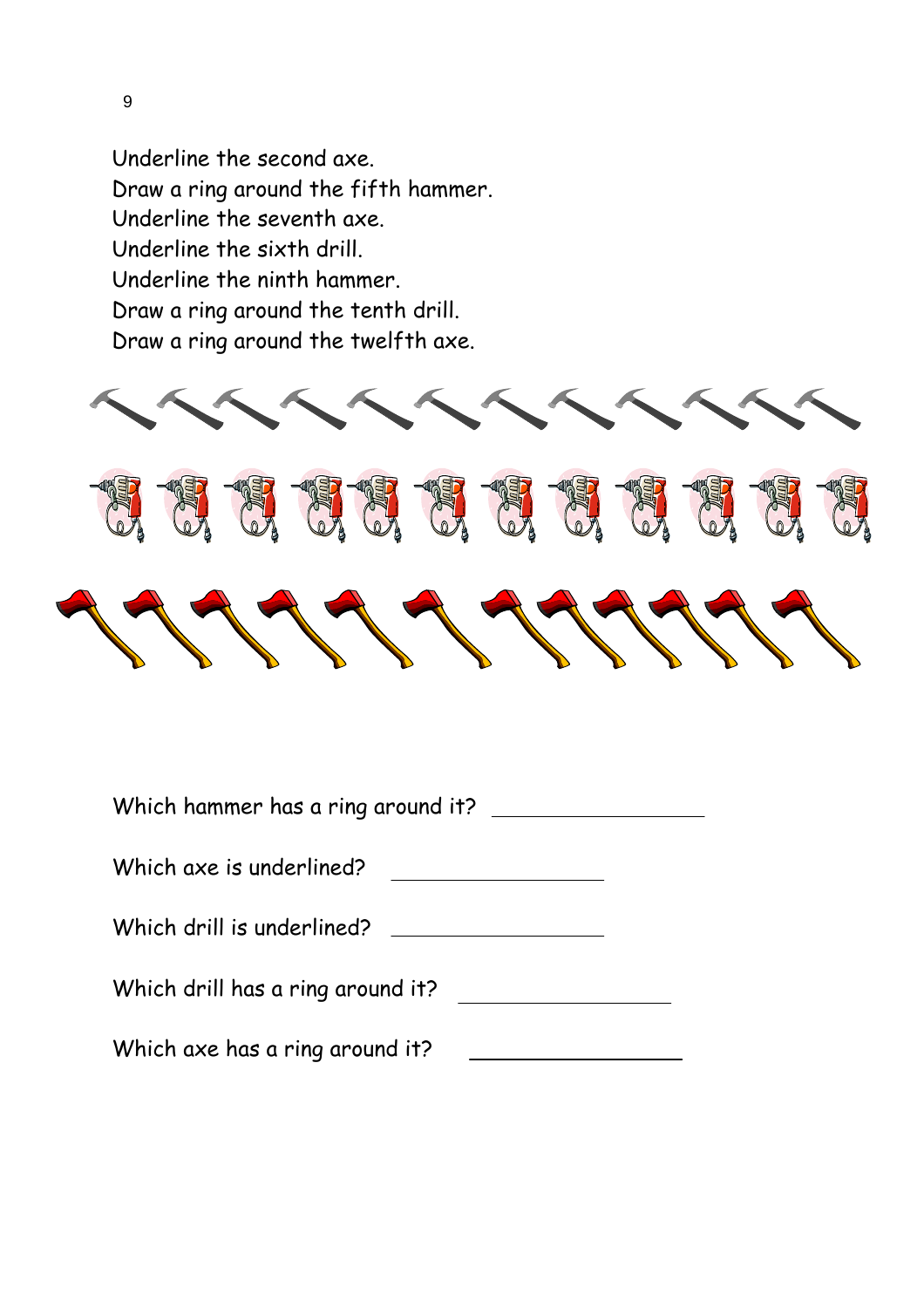#### **Complete the following sentences**.

| Sunday is the         | day of the week. |
|-----------------------|------------------|
| Monday is the         | day of the week. |
| Tuesday is the        | day of the week. |
| Wednesday is the $\_$ | day of the week. |
| Thursday is the       | day of the week. |
| Friday is the         | day of the week. |
| Saturday is the       | day of the week. |

#### **Answer these questions.**

| Which is the second day of the week?  |  |
|---------------------------------------|--|
| Which is the sixth day of the week?   |  |
| Which is the seventh day of the week? |  |
| Which is the third day of the week?   |  |
| Which is the last day of the week?    |  |
| Which is the middle day of the week?  |  |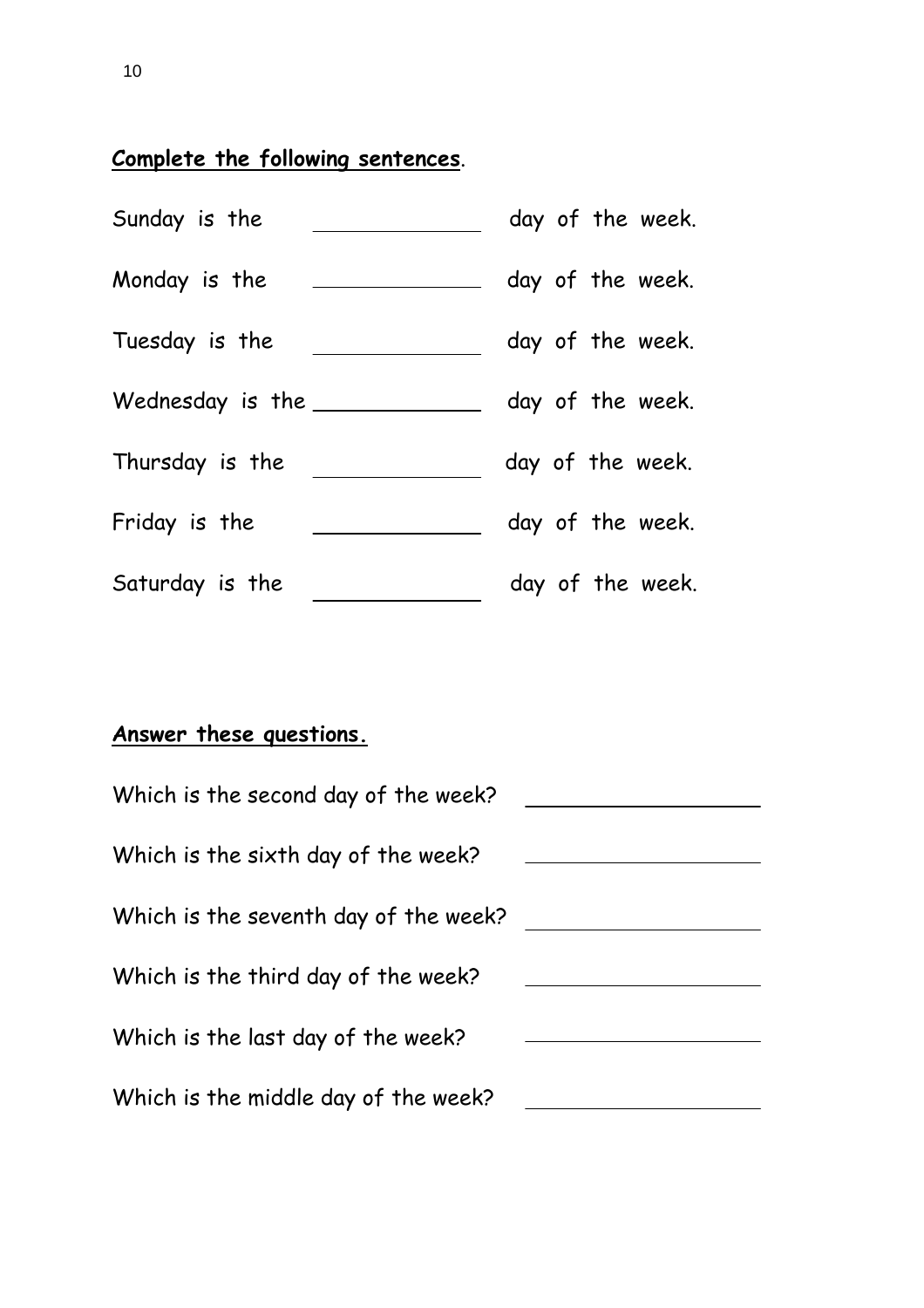11

## Complete the sentences.

| January is the | <u>and the state of the state of the state of the state of the state of the state of the state of the state of the state of the state of the state of the state of the state of the state of the state of the state of the state</u> | month. |
|----------------|--------------------------------------------------------------------------------------------------------------------------------------------------------------------------------------------------------------------------------------|--------|
| February       | <u> 1989 - Johann Barn, mars ann an t-Amhain Aonaich an t-Aonaich an t-Aonaich an t-Aonaich an t-Aonaich ann an t-</u>                                                                                                               |        |
| March          |                                                                                                                                                                                                                                      |        |
| April          |                                                                                                                                                                                                                                      |        |
| May            |                                                                                                                                                                                                                                      |        |
| June           |                                                                                                                                                                                                                                      |        |
| July           |                                                                                                                                                                                                                                      |        |
| August         |                                                                                                                                                                                                                                      |        |
| September      |                                                                                                                                                                                                                                      |        |
| October        |                                                                                                                                                                                                                                      |        |
| November       | <u> 1980 - Johann Barn, fransk politik (d. 1980)</u>                                                                                                                                                                                 |        |
| December       |                                                                                                                                                                                                                                      |        |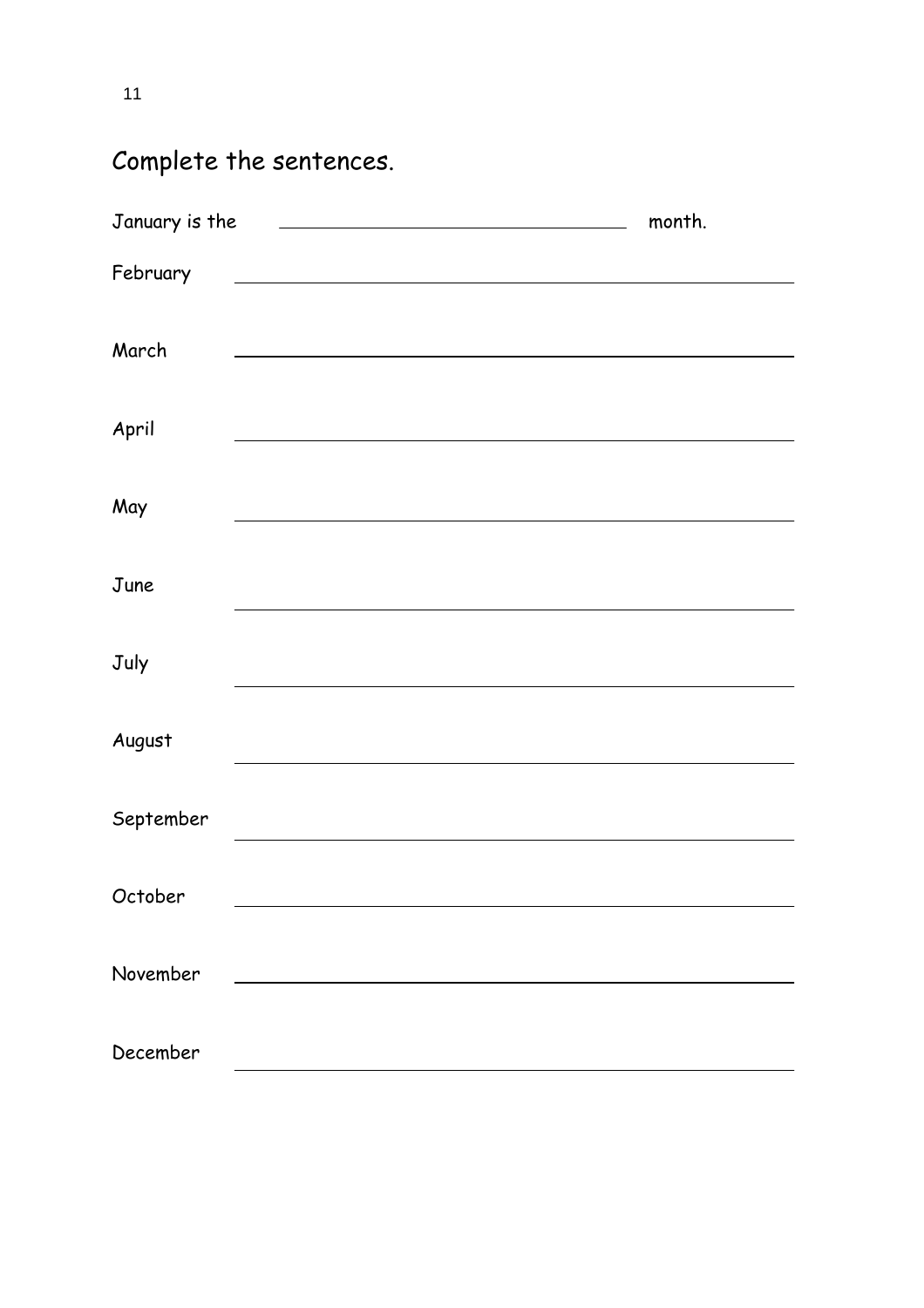Answer the questions.

| Which is the second month?   |
|------------------------------|
| Which is the tenth month?    |
| Which is the twelfth month?  |
| Which is the ninth month?    |
| Which is the sixth month?    |
| Which is the last month?     |
| Which is the first month?    |
| Which is the eighth month?   |
| Which is the third month?    |
| Which is the fifth month?    |
| Which is the eleventh month? |
| Which is the fourth month?   |
|                              |

Which is the seventh month?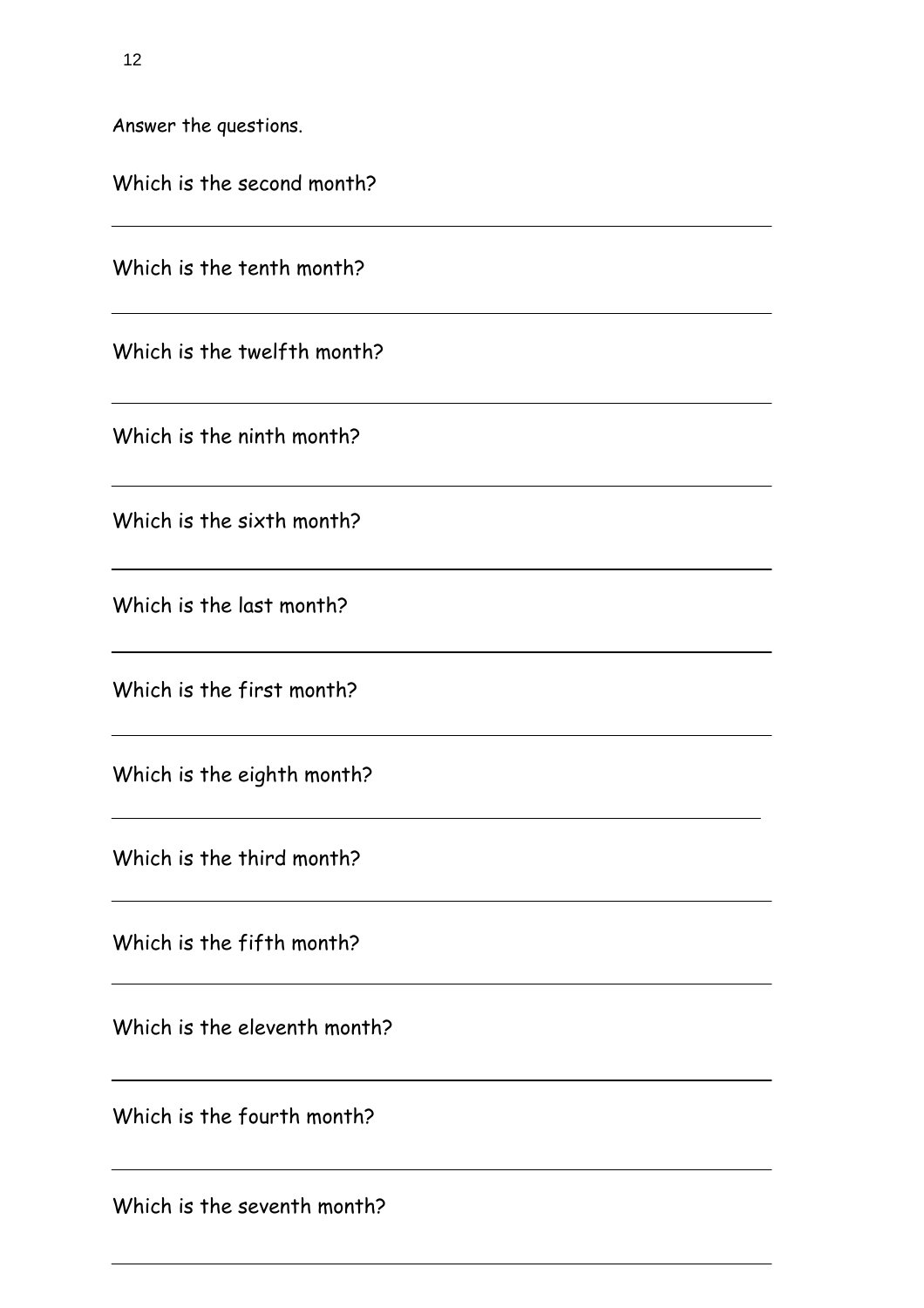| nineteenth       |                                                                                                                      |                                                                                                                                                                                                                               | twenty-fifth eighteenth twenty-fourth  | twenty-seventh |
|------------------|----------------------------------------------------------------------------------------------------------------------|-------------------------------------------------------------------------------------------------------------------------------------------------------------------------------------------------------------------------------|----------------------------------------|----------------|
| thirteenth       |                                                                                                                      | twenty-second thirtieth                                                                                                                                                                                                       | twenty-eighth                          | fifteenth      |
| twentieth        |                                                                                                                      |                                                                                                                                                                                                                               | twenty-third twenty-first twenty-sixth | seventeenth    |
| sixteenth        |                                                                                                                      | thirty-first                                                                                                                                                                                                                  | fourteenth                             | twenty-ninth   |
|                  |                                                                                                                      |                                                                                                                                                                                                                               |                                        |                |
| 13 <sub>th</sub> |                                                                                                                      | <u> 1989 - Johann Stein, markin fan it ferstjer fan de ferstjer fan it ferstjer fan de ferstjer fan de ferstjer</u>                                                                                                           |                                        |                |
| 14th             | the control of the control of the                                                                                    |                                                                                                                                                                                                                               |                                        |                |
| 15 <sub>th</sub> | <u> 1980 - Johann Barbara, martin a</u>                                                                              | <u> 1989 - Johann Harry Harry Harry Harry Harry Harry Harry Harry Harry Harry Harry Harry Harry Harry Harry Harry</u>                                                                                                         |                                        |                |
| 16th             | <u> 1989 - Johann Barn, fransk politik (</u>                                                                         | <u> 1989 - Johann Barn, mars ann an t-</u>                                                                                                                                                                                    |                                        |                |
| 17 <sub>th</sub> | $\overline{\phantom{a}}$ and $\overline{\phantom{a}}$ and $\overline{\phantom{a}}$                                   | <u> 1989 - Andrea Stadt Britain, amerikansk politiker (</u>                                                                                                                                                                   |                                        |                |
| 18th             |                                                                                                                      | <u> 1989 - Johann Barn, fransk politik (d. 1989)</u>                                                                                                                                                                          |                                        |                |
| 19 <sub>th</sub> | <u> 1990 - Johann Barbara, politik eta politik eta politik eta politik eta politik eta politik eta politik eta p</u> | the control of the control of the control of the control of the control of the control of                                                                                                                                     |                                        |                |
| 20 <sup>th</sup> | $\overline{\phantom{a}}$ . The contract of $\overline{\phantom{a}}$                                                  |                                                                                                                                                                                                                               |                                        |                |
| 21st             |                                                                                                                      | the control of the control of the control of the control of the control of the control of the control of the control of the control of the control of the control of the control of the control of the control of the control |                                        |                |
| 22nd             | <u> 1990 - Jan Albert III, politik politik (</u>                                                                     |                                                                                                                                                                                                                               |                                        |                |
| 23rd             | $\overline{\phantom{a}}$ and $\overline{\phantom{a}}$                                                                |                                                                                                                                                                                                                               |                                        |                |
| 24th             |                                                                                                                      |                                                                                                                                                                                                                               |                                        |                |
| 25th             |                                                                                                                      |                                                                                                                                                                                                                               |                                        |                |
| 26th             | the control of the control of the                                                                                    |                                                                                                                                                                                                                               |                                        |                |
| 27th             |                                                                                                                      |                                                                                                                                                                                                                               |                                        |                |
| 28th             |                                                                                                                      |                                                                                                                                                                                                                               |                                        |                |
| 29th             |                                                                                                                      |                                                                                                                                                                                                                               |                                        |                |
| 30th             |                                                                                                                      |                                                                                                                                                                                                                               |                                        |                |
| 31st             |                                                                                                                      |                                                                                                                                                                                                                               |                                        |                |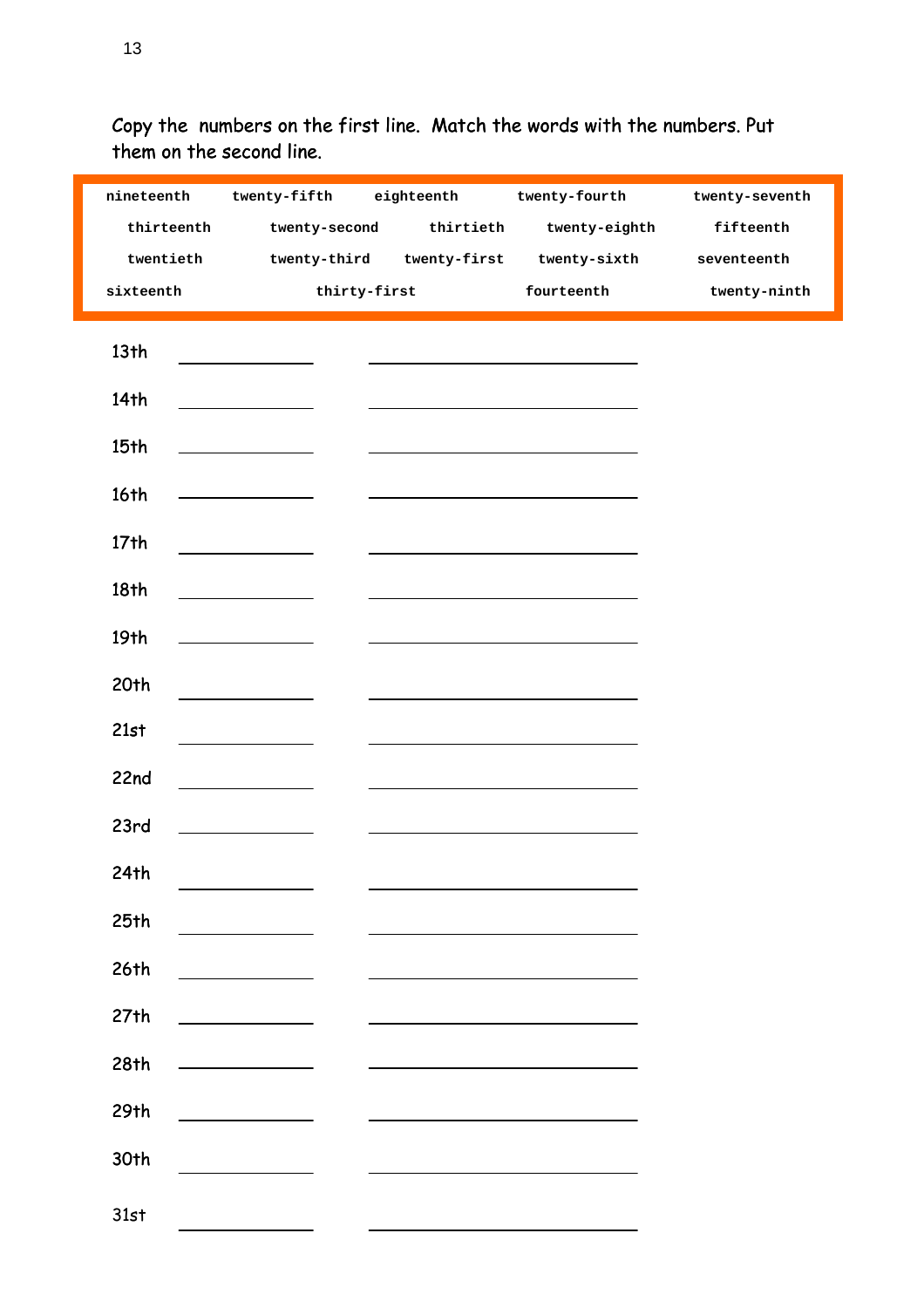Look at this page from a calendar.



Which month is it? Underline the first Monday blue. Underline the third Thursday in green. Underline the last day in red. Draw a yellow ring around the third Saturday. Draw a yellow ring around the tenth day. Draw a purple ring around the fifteenth day. Underline the twenty-first day.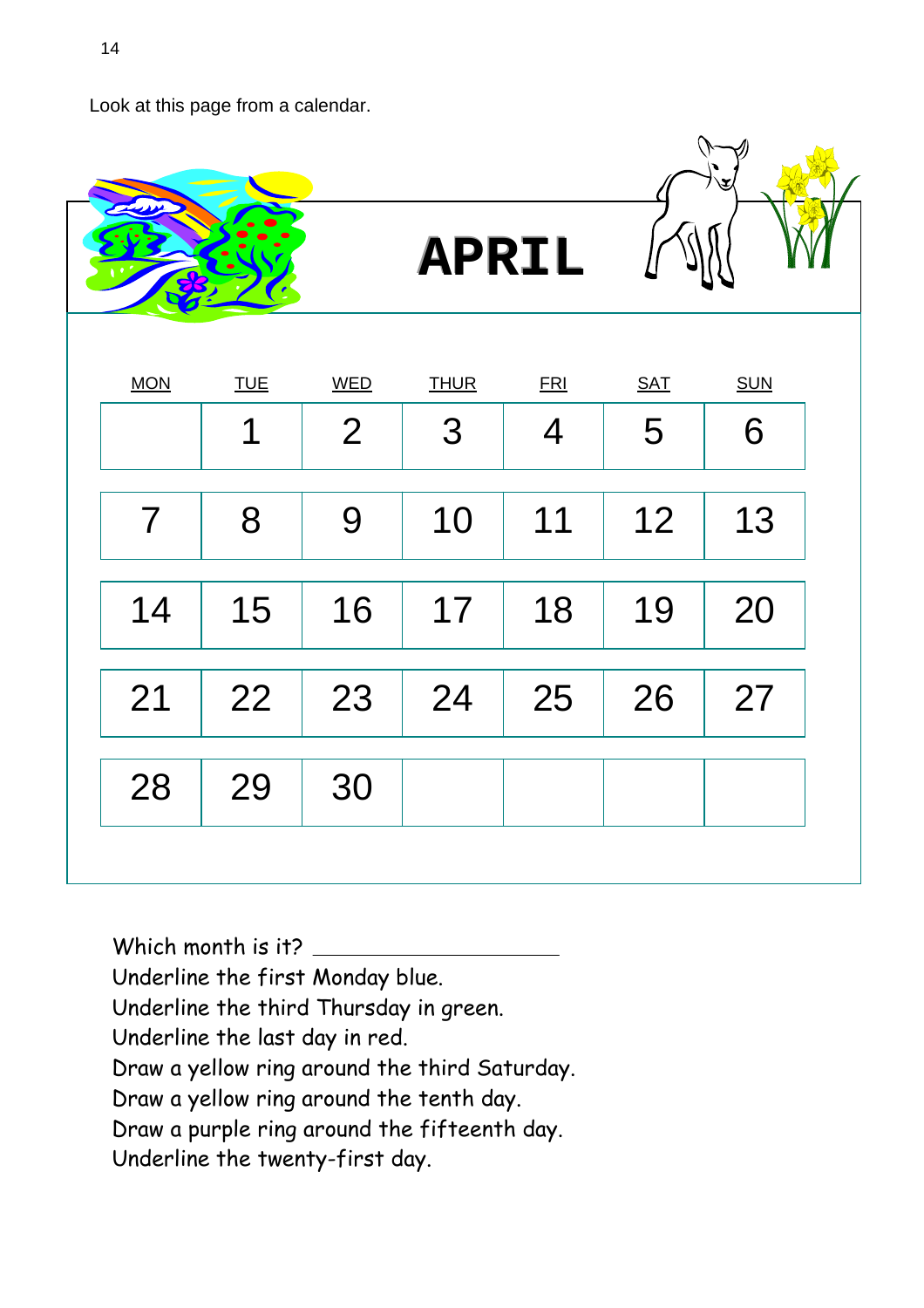Write these dates in words.

| $2 - 1 - 05$   | The second of January, 2005 |  |
|----------------|-----------------------------|--|
| $3 - 3 - 03$   |                             |  |
| $16 - 5 - 00$  |                             |  |
| $7 - 9 - 02$   |                             |  |
| $12 - 5 - 06$  |                             |  |
| $21 - 12 - 01$ |                             |  |
| $30 - 4 - 95$  |                             |  |
| $29 - 2 - 90$  |                             |  |
| $11 - 11 - 93$ |                             |  |
| $31 - 8 - 98$  |                             |  |